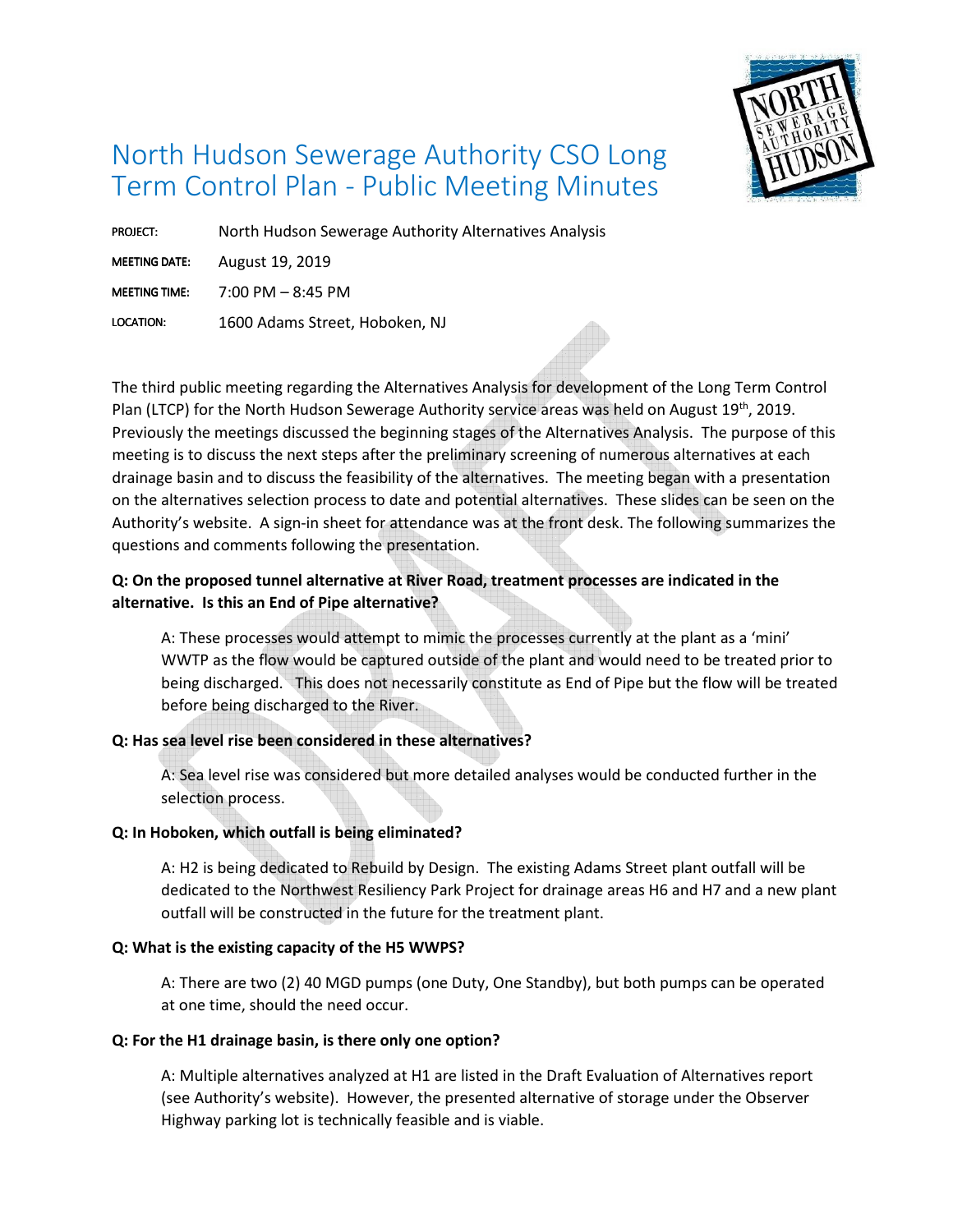## **Q: For next steps in the alternative at H3/H4, how does the decision-making process happen? Will the stakeholders be engaged in the process?**

 A: Stakeholders will be identified and involved in the decision making for the elements of the H3/H4 alternative in the near future.

#### **Q: When were these permits issued?**

 A: The NJDEP reissued the NJPDES Permits to municipalities with combined sewers. These additions to the permits were issued in 2014 for CSO LTCPs.

#### **Q: Compared to Passaic Valley alternatives, what is the schedule like?**

 A: North Hudson is on a different schedule but we are complying with the NJPDES permit for the River Road and Adams Street plants. We must have a working plan to submit by July 2020.

#### **Q: When are the alternatives going to be selected?**

 A: The permit states that a plan must be submitted by July 2020. The alternatives have not been selected but a preliminary screening has been conducted for numerous possible alternatives in all drainage basins. This involved feasibility analyses and overall return on the volume treated or captured compared with the estimated cost.

## **Q: Once the alternatives are selected to reach 85% capture, is there capacity at the Hoboken plant or will it need to be built out?**

 A: The 85% capture includes building out capacity at the WWTP and also a new outfall to convey the increased capacity.

## **Q: For the proposed storage at H3/H4, will there be two tanks? And will there be additional coordination?**

 A: For the alternatives analysis, one tank holding all of the volume required was analyzed and could be located at either of two different locations. The construction of two tanks is not required. The location of this storage tank is not something that the Authority is actively pursuing.

## **Q: On Maxwell Park, is this constructed on the boathouse? What is the depth? Is it to scale?**

 A: This is north of the boathouse. The approximate depth is 20-30 feet and is approximately to scale on the presentation.

#### **Q: Describe locale of outfall**

A: The potential locations of the new outfall extend beyond 16th Street to 17th Street. The alignment will be reviewed for technical feasibility but an alignment along 17th Street is the preferred choice. Additional analyses will be conducted to determine how deep and far the outfall must extend as compared to the current plant outfall.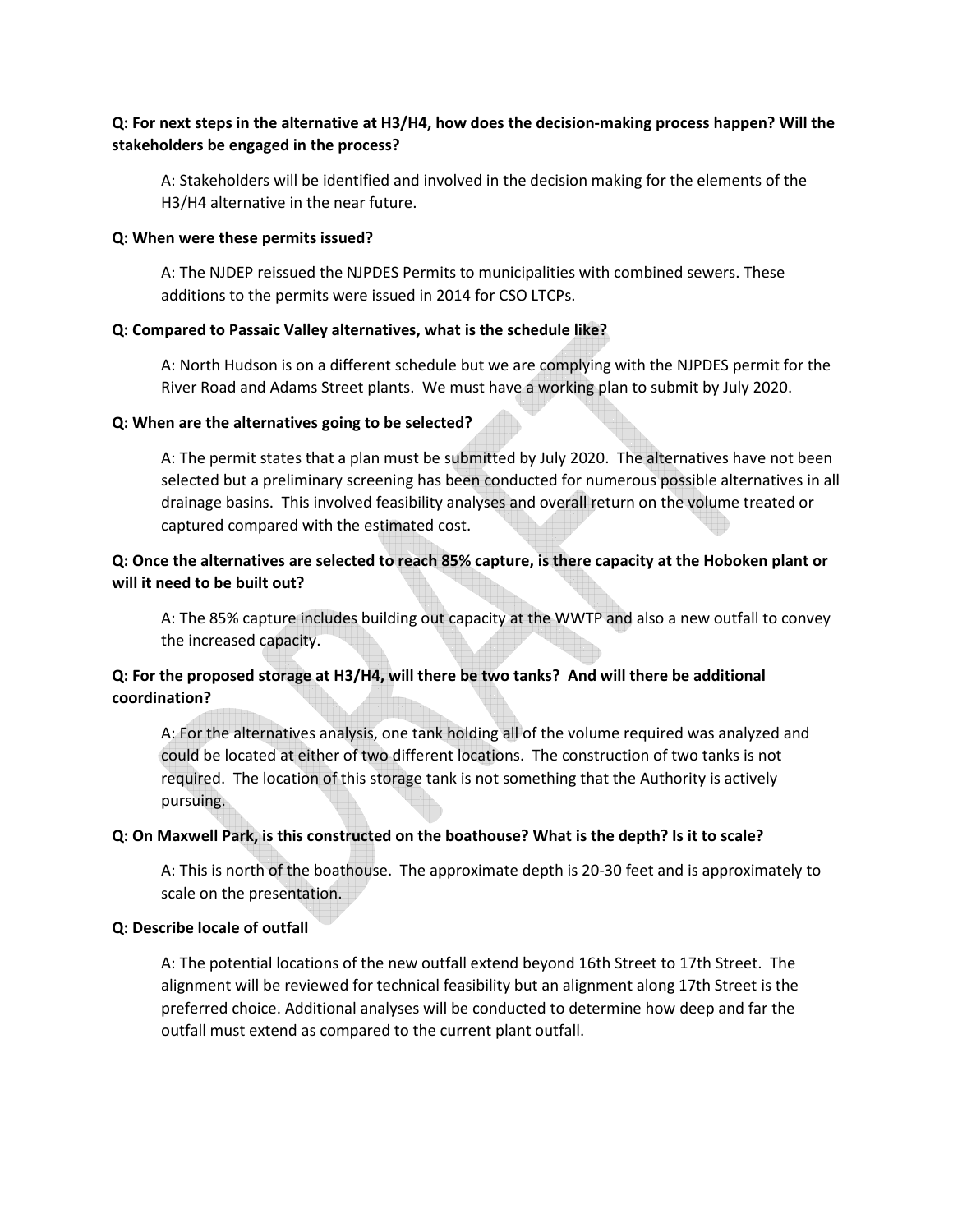## **Q: Was any data looked at of the fecal and entero data from the Citizen Water Plan? From what has been seen, it seems the samples have not been taken at the beach or cove.**

 A: PVSC conducts the water quality analysis and the data and it has been passing along the information. PVSC conducted the testing for all of the NY Harbor dischargers.

#### **Q: How does LTCP, Land Use Plan, and Rebuild by Design programs plan to achieve synergy economically and productively?**

 A: The various organizations work together and are in communication. They are working together to look for improvements as well as keep the public informed.

(Comment: The City's Master Plan was completed but previously the master plan data was not available.)

(Comment: Church at 6<sup>th</sup> and Garden did not flood in Sandy. According to the Hoboken analysis, this is in the green/gray area. Incorporating green infrastructure into these plans is a possibility.)

## **Q: Are all the GI alternatives proposed those that Hoboken has done or is the alternatives analysis introducing new GI alternatives?**

 A: The alternatives analysis looked at a high-level implementation of green infrastructure systemwide but did not intend to overlap what has been done by Hoboken. The Authority continues to accept each new opportunity as they come. In Hoboken, Southwest Park has been outfitted with GI and 7th and Jackson has had a green roof outfitted. The Authority welcomes all feasible opportunities for GI but there are some instances where stakeholders inhibit implementation. In one municipality stormwater storage is available beneath an athletic field but the owner will not allow the Authority to operate. We have also looked at private property when public property is not available.

#### **Q: How will this affect rates?**

A: The Authority's goal is to push this out as bonds become paid and financing becomes available to not raise the rates. Additionally, they are looking at ways to subsidize different parts of the community.

(Comment: One resident stated they would prefer to raise rates if it would help the overall capture and new infrastructure goals.) It was pointed out that not all of the customer base can afford substantial rate increases.

## **Q: At Hudson and Observer [proposed H1 storage location], are there other property owners in the vicinity that discussions have been had with?**

A: No, only the owners of the referenced property and the City of Hoboken.

## **Q: Since the implementation of the LTCP plan goes until 2042, maybe by then there is a new tunnel in the Hudson River and there could be some synergy with the tunnel project.**

 A: The potential LTCP plans will not be able to be constructed in 20 years so it will likely be later than that. The tunnel would be a NJ Transit project. The Authority's goal is to optimize any